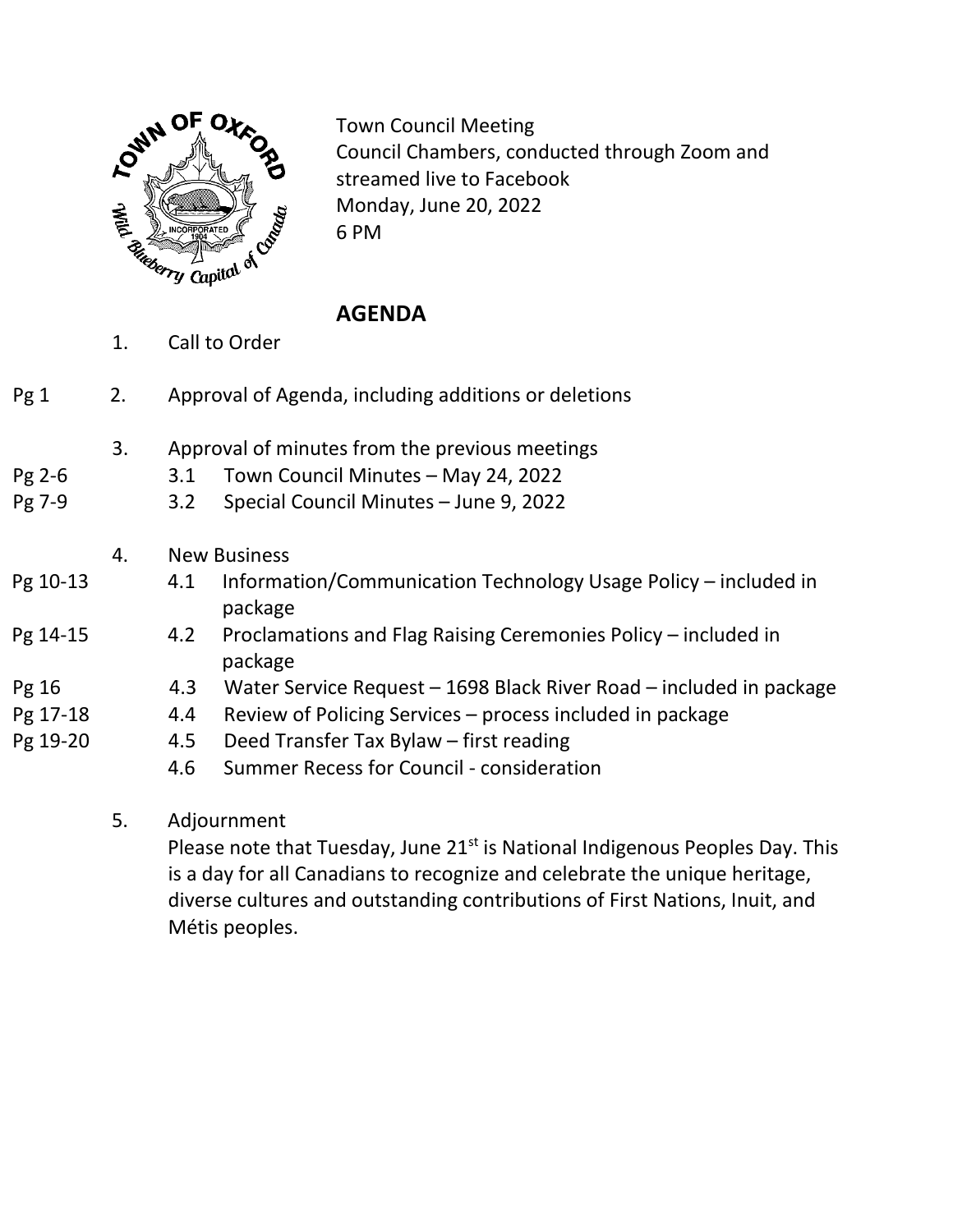

# **Minutes of the Regular Council Meeting**

Place: Council Chambers and conducted through Zoom and streamed live to Facebook Date: Tuesday, May 24, 2022 Presiding Officer: Mayor Gregory Henley Councilors present: Councillor Wade Adshade, Councillor Carla Black, Councillor Brenton Colborne, Councillor Paul Jones, Deputy Mayor Arnold MacDonald and Councillor Chrystal McNutt

Regrets: Nil

# *A quorum was present throughout the meeting.*

Staff in attendance: CAO – Linda Cloney and Office Assistant – Stan McDougall (recording secretary)

Media Present: Six Rivers News, Radio, and TV – Mark Rushton

### **1. Call to Order**

Mayor Henley called the meeting to order at 6:00pm.

# **2. Approval of Agenda, including additions or deletions**

Moved by Deputy Mayor MacDonald and seconded by Councillor Jones that the agenda of the Town Council Meeting for May 24, 2022, be approved, as presented.

*Motion Carried*

# **3. Proclamations**

# **3.1 Apraxia Awareness Day**

May 14, 2022, is declared Apraxia Awareness Day in the Town of Oxford.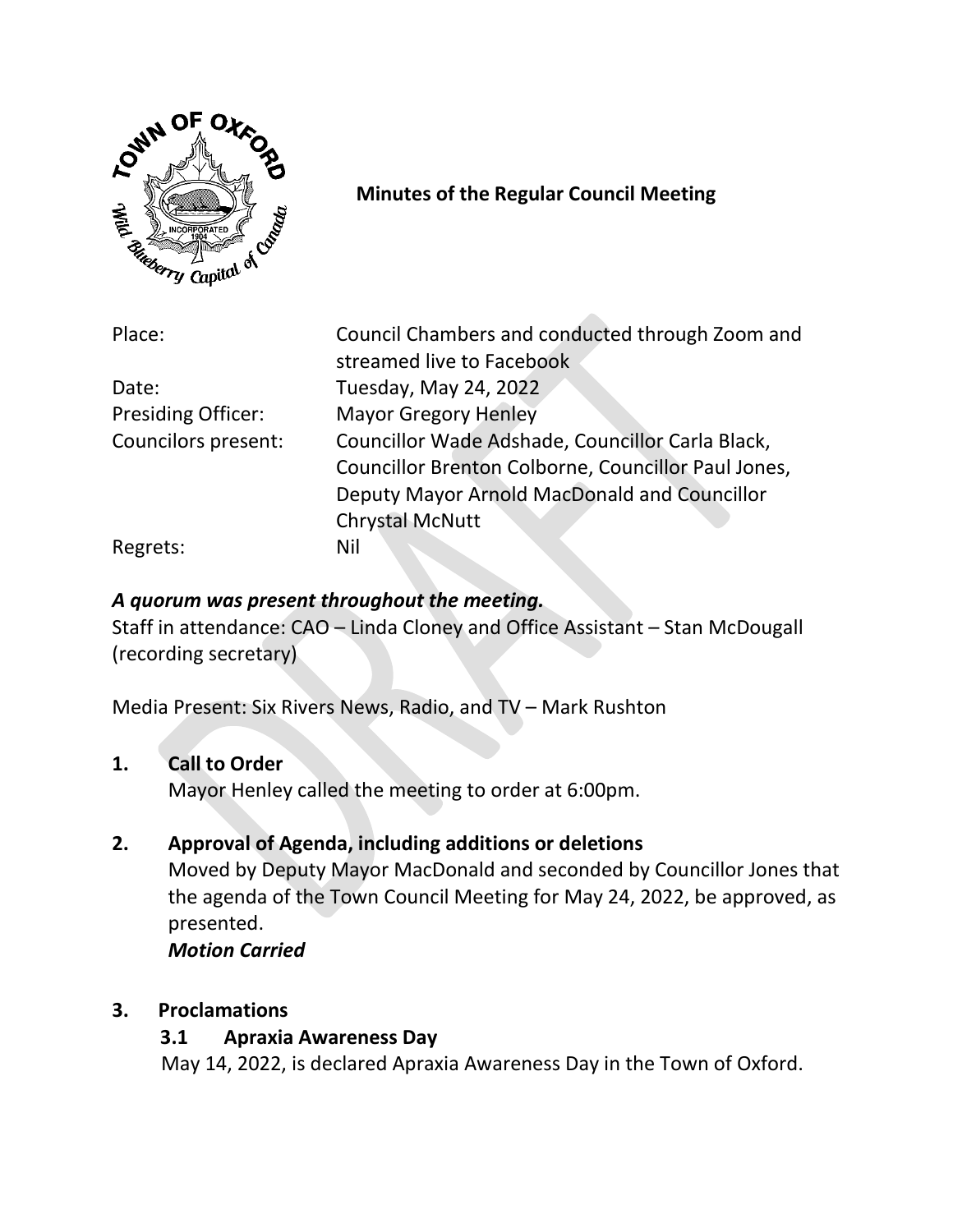

Minutes of Special Council Meeting

Place: Council Chambers, Zoom, streamed-live to Facebook Date: Monday, June 9, 2022 Presiding Officer: Mayor Gregory Henley Councillors Present: Councillor Carla Black, Councillor Brenton Colborne, Councillor Paul Jones, Councillor Wade Adshade, Councillor Crystal McNutt, Deputy Mayor Arnold MacDonald Regrets: Councillor Carla Black *A quorum was present throughout the meeting.*

Staff in attendance: CAO – Linda Cloney, Senior Accountant – Ruthann Brookins, and Office Assistant – Stan McDougall (recording secretary)

Media Present: Six Rivers News, Radio, and TV – Mark Rushton

**1. Call to Order**

At 6:00 pm, Mayor Henley called the meeting to order.

# **2. Approval of Agenda**

Moved by Councillor Jones and seconded by Councillor Adshade that the agenda of the Special Council Meeting for June 9, 2022, be approved, as presented.

*Motion Carried*

**3. Presentation – Ruthann Brookins, Senior Accountant – Municipal Financial Indicators and Overview of Reserves and Capital Debt.** Ruthann presented a report in detail of the Financial Indicators and Overview of Reserves and Capital Debt.

Ruthann also presented to Council a copy of the Draft 2022/2023 General Operating Budget.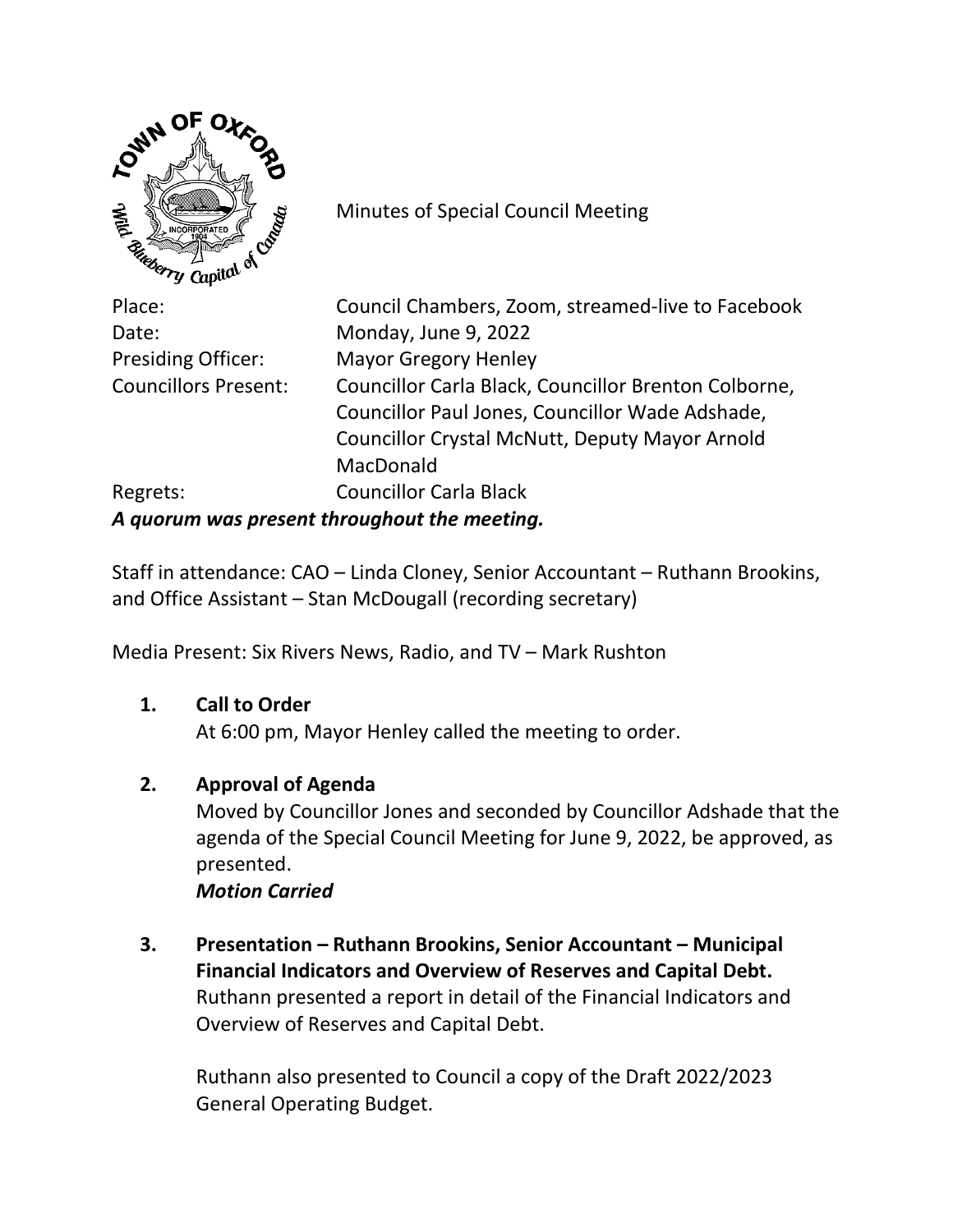It was moved by Councillor McNutt and seconded by Councillor Jones that the Council of the Town of Oxford estimates that the sum required for the lawful purposes of the Town for the year 2022/23 is the sum of \$2,668,538 and;

Further resolved that Town Council authorizes the removal of the 2% increase to the Council and Mayor honorariums for a total of \$1,391, and apply this money to the Contingency Line located in the Public Works section of the draft budget, and;

Further resolved that Town Council authorizes the removal of the Cumberland Business Connector fee of \$11,000, and apply this money to the Contingency Line located in the Public Works section of the draft budget, and;

Further resolved that the Town Council hereby authorizes the levying and collection of a rate for the current year of \$4.2804 per \$100 on the value of the property assessed in the assessment roll as Commercial property and \$1.7874 per \$100 on the value of the property assessed in the assessment roll as Residential and Resource property, a sewer service charge per the Town's Sewer Charges Bylaw plus 6.2% increase per connection, a Medical Center Rent rate increase of 3% to be applied commencing September 1, 2022, and a Deed Transfer tax increase from 1% to 1.5%, these being the rates the Council deems sufficient to raise the sum to defray the expenditures of the Town for the current year, and;

Further resolved that the rates and taxes be due and payable on September 30, 2022, and;

Further resolved that an interest rate continues at 1.5% per month, or 18% per annum, compounded, be charged on the 2022/23 final tax bills still outstanding after September 30, 2022, and that interest charges are applied on the first day of each month for outstanding amount. *Motion Carried*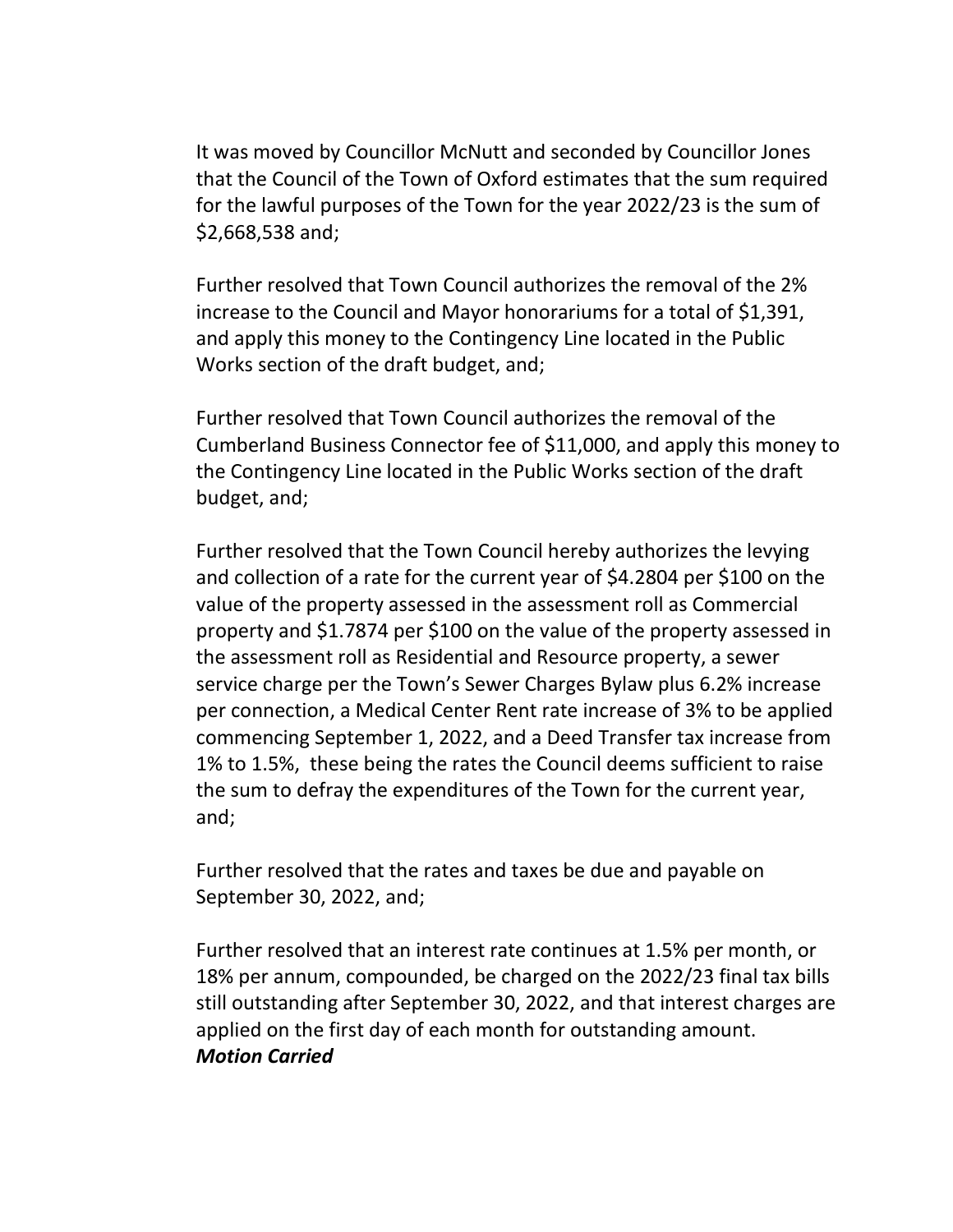#### 4. **New Business**

### **4.1 2022/2023 Draft General Operating and Capital Budgets**

Ruthann presented a report in detail of the Draft General Operating Capital Budgets for 2022/2023.

It was moved by Councillor Adshade and seconded by Councillor McNutt that the Council of the Town of Oxford approve the 2022/23 capital budget totalling \$322,000 including capital reserve funding of \$194,000, gas tax reserve funding of \$128,000, and with no longterm debt funding. *Motion Carried*

### 5. **Adjournment**

At 6:41 pm, it was moved by Councilor Jones that the meeting be adjourned.

*Motion Carried*

\_\_\_\_\_\_\_\_\_\_\_\_\_\_\_\_\_\_\_\_\_\_\_\_\_\_\_\_ \_\_\_\_\_\_\_\_\_\_\_\_\_\_\_\_\_\_\_\_\_\_\_\_\_\_\_\_\_\_\_ Gregory Henley, Mayor **Stan McDougall, Recording Secretary**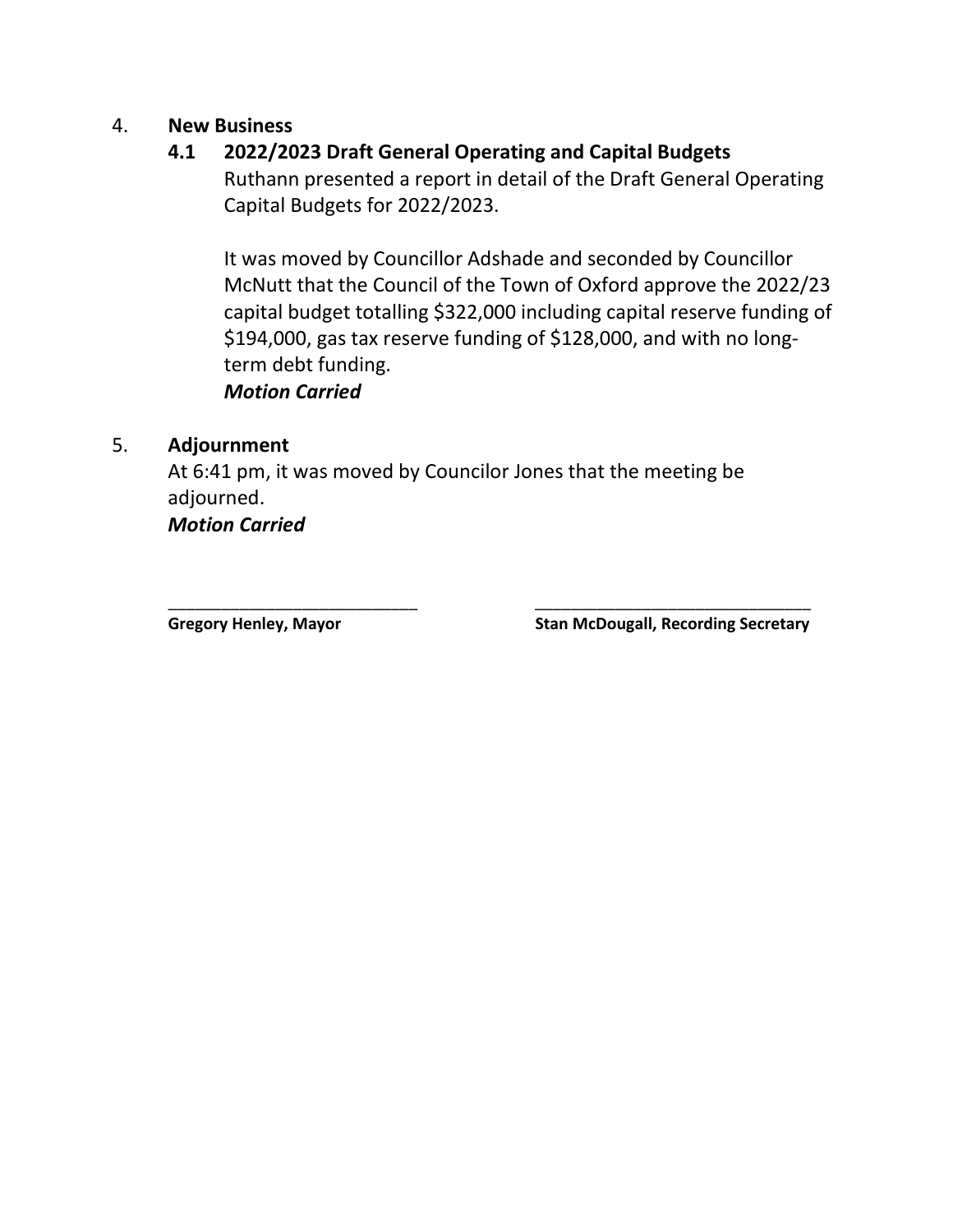Childhood apraxia of speech is a challenging speech disorder that affects nearly 1-in-1,000 children and without frequent, intensive, and appropriate speech therapy children with apraxia will not learn to speak.

# **3.2 Access Awareness Week – included in package**

May 29<sup>th</sup> to June 4<sup>th</sup>, 2022, is recognized as Access Awareness Week and marks the 35<sup>th</sup> year that this awareness initiative has taken place in Nova Scotia. Access Awareness week aims to celebrate achievements made both by and for persons with disabilities in the areas of accessibility, transportation, housing, employment, recreation, education, and communication.

# **4. Approval of minutes from the previous meetings**

Moved by Councillor Jones and seconded by Councillor Black that the minutes of the Special Council Meeting for May 2, 2022, and the Town Council Meeting for April 19, 2022, be approved as presented. *Motion Carried*

### **5. New Business**

### **5.1 Water and Sewer Service – 726 Sunset Avenue**

Moved by Deputy Mayor MacDonald and seconded by Councillor McNutt to approve the request for 726 Sunset Avenue to hook up to town water and sewer services as recommended by the Committee of the Whole.

### *Motion Carried*

# **5.2 Request for Sewer Services – 1720 Black River Road**

Moved by Councillor Jones and seconded by Councillor Adshade to approve the request for 1720 Black River Road to hook up to town sewer as recommended by the Committee of the Whole. *Motion Carried*

# **5.3 Request for Water Services – 1720 Black River Road**

Moved by Councillor Black and seconded by Deputy Mayor MacDonald to approve the installation of a water service on the main water line at 1720 Black River Road as recommended by the Committee of the Whole.

*Motion Carried*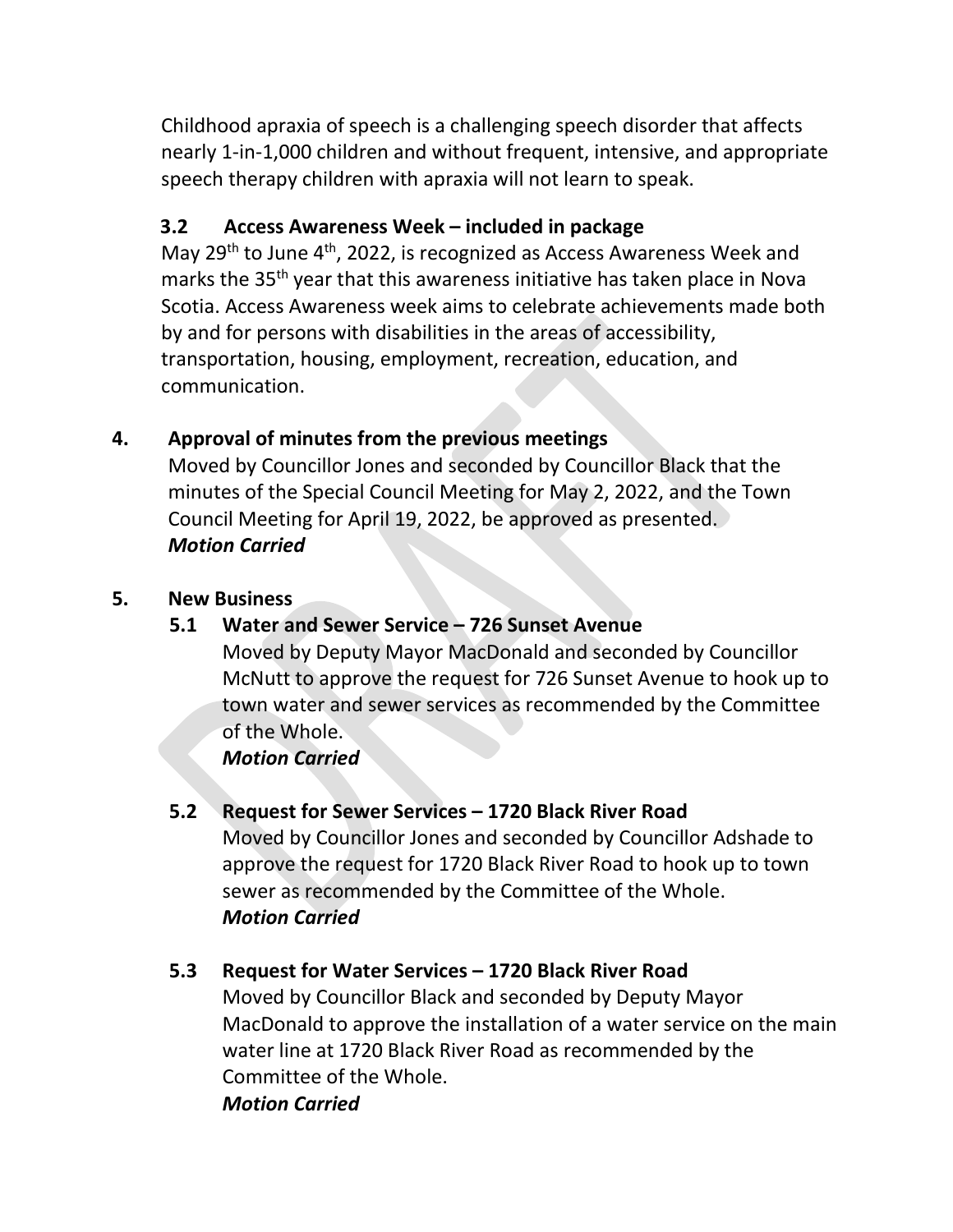# **5.4 Bylaw #01-2018 Commercial Development District Improvement Plan Bylaw for approval**

Moved by Councillor Adshade and seconded by Councillor Jones to approve Bylaw #01-2018 Commercial Development District Improvement Plan Bylaw as presented and recommended by Staff. This Bylaw is required to be reviewed every 4 years. *Motion Carried*

### **5.5 Contracted Services for recreation**

Councillor McNutt discussed that the recreation committee was approached by an individual interested in being contracted out for the months of July and August to oversee the recreation program while the process of hiring a recreation director takes place in September of 2022 at the rate of \$23/hour for 7 hours/day, 5 days/week.

Moved by Councillor McNutt and seconded by Councillor Jones to contract the recreation department program services for the two months as presented.

# *Motion Carried*

#### **5.6 Piano at the Gazebo**

Mayor Henley discussed the pictures of litter in and around the gazebo and piano in the gazebo. A letter has been sent to the school requesting a response to curtail the amount of garbage being left around the town.

Council had a general discussion regarding this issue, and it was decided to re-access the issue at the next Committee of the Whole meeting and also to add more garbage cans at the gazebo.

#### **5.7 Dangerous and Unsightly properties**

Linda reported that dangerous and unsightly properties are being worked on and the process is going well. The County has offered some enforcement if necessary.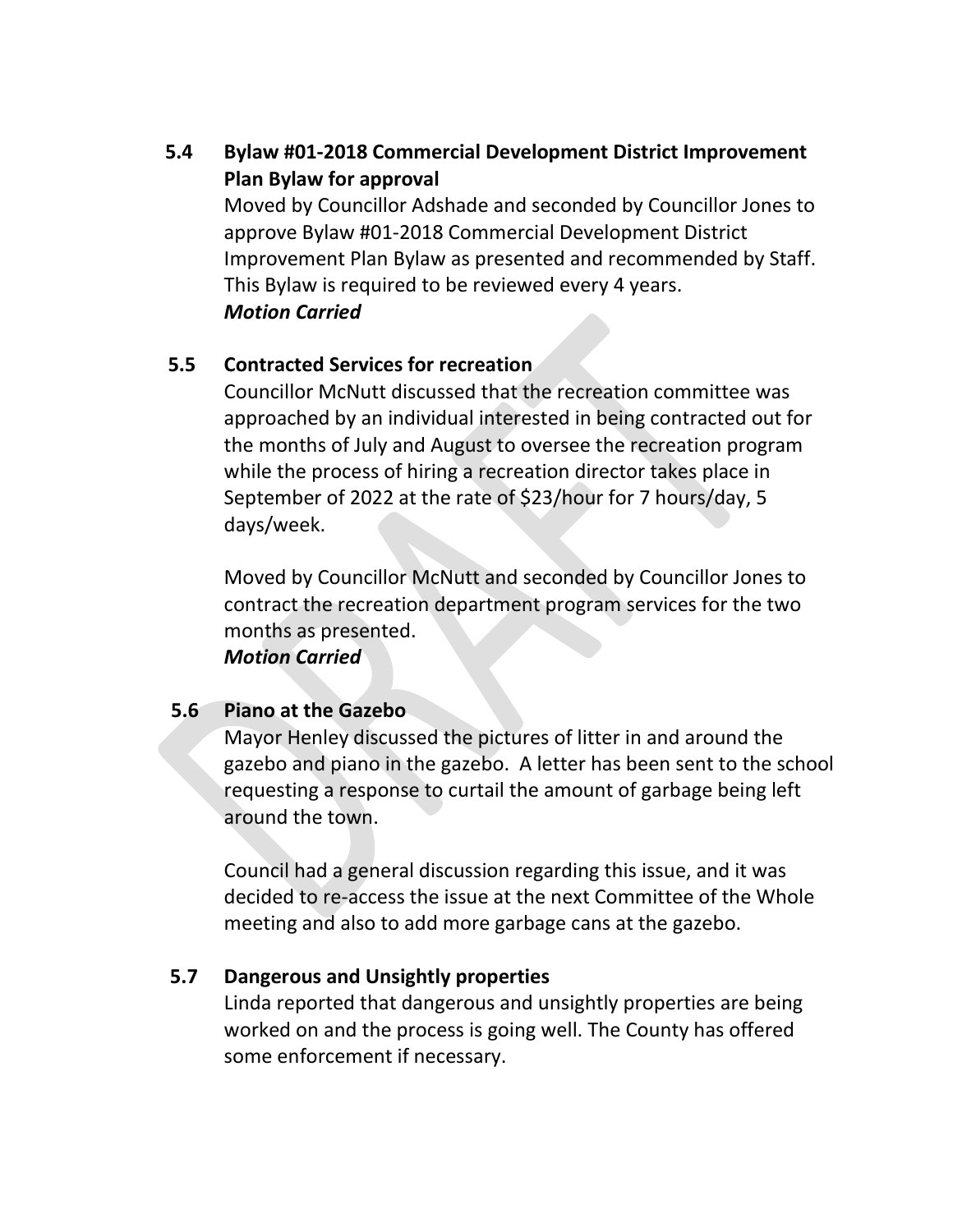### **5.8 Municipal Boundary Survey**

Linda reported that the Municipal Boundary Survey has been receiving some great responses from the public. The survey will be re-posted again on May 25<sup>th</sup> to encourage more participation.

Mayor Henley asked that the survey be made available on the Town of Oxford website.

### **5.9 Accessibility Expo – June 2, 2022**

Linda reported that the Accessibility Expo will take place June 2, 2022, at the Oxford Legion from 6pm-8pm, with tables setup by different accessibility organizations in Cumberland County and surrounding area. An accessibility survey will also be going out soon to help put together an Accessibility Plan for the Town of Oxford.

# **5.10 Recommendation from Public Works Committee**

Moved by Councillor Jones and seconded by Deputy Mayor MacDonald to recommend to council that Councillor Colborne be added to the hiring committee overseeing the hiring of the Public Works supervisor, which interviews are taking place Thursday May 26, 2022.

*Motion Carried* 

# **6. Consideration of correspondence**

# **6.1 Grad Banners – 1st of June – Council support**

Linda received an email from a parent of a graduating student requesting support of town council and the Town of Oxford for the placing of banners on town poles of graduating students again this year.

Moved by Councillor McNutt and seconded by Councillor Jones to approve the placement of banners on town poles as requested by the letter.

### *Motion Carried*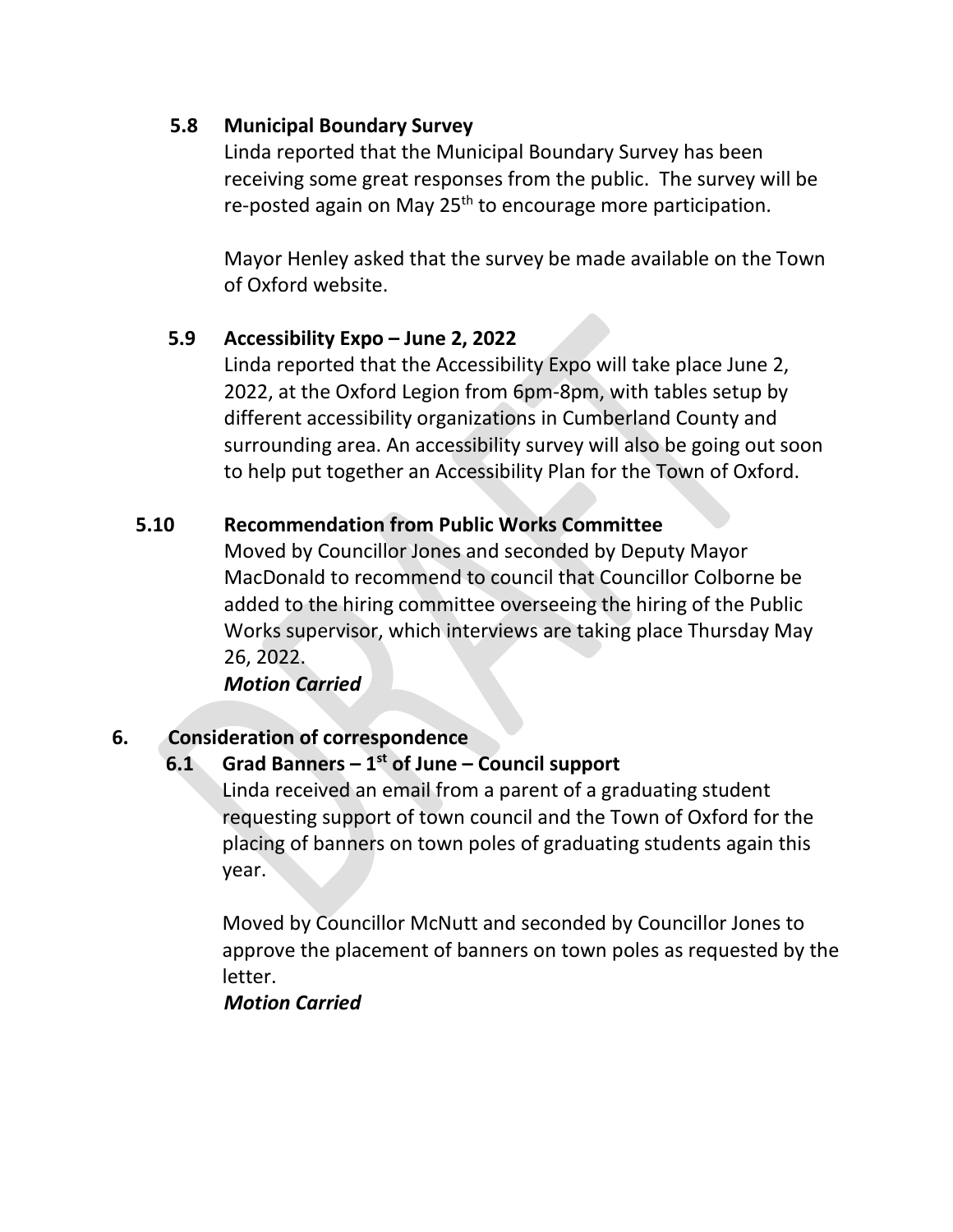# **6.2 Minister of Municipal Affairs & Housing – John Lohr – 12-months' notice**

Mayor Henley encouraged council to review the detailed letter. The letter indicates an 11% increase to the cost of RCMP services to the town.

# **7. Adjournment**

At 6:27 pm, it was moved by Councillor Jones that the meeting be adjourned. *Motion Carried* 

 $\overline{\phantom{a}}$  ,  $\overline{\phantom{a}}$  ,  $\overline{\phantom{a}}$  ,  $\overline{\phantom{a}}$  ,  $\overline{\phantom{a}}$  ,  $\overline{\phantom{a}}$  ,  $\overline{\phantom{a}}$  ,  $\overline{\phantom{a}}$  ,  $\overline{\phantom{a}}$  ,  $\overline{\phantom{a}}$  ,  $\overline{\phantom{a}}$  ,  $\overline{\phantom{a}}$  ,  $\overline{\phantom{a}}$  ,  $\overline{\phantom{a}}$  ,  $\overline{\phantom{a}}$  ,  $\overline{\phantom{a}}$ 

Gregory Henley, Mayor **Stan McDougall, Recording Secretary**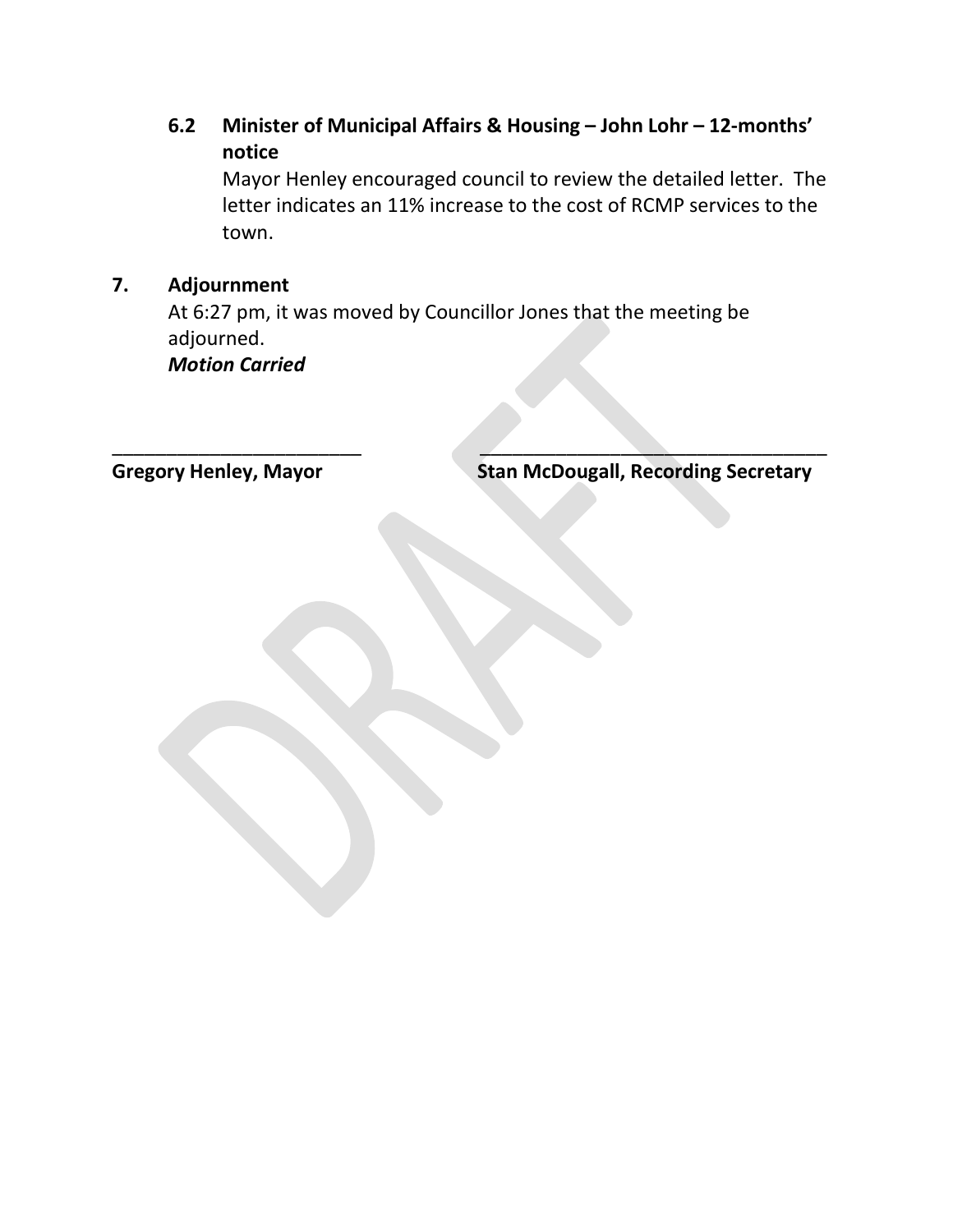

**TOWN OF OXFORD POLICY**

**PAGE 1 OF 4**

#### **DEPARTMENT:** Council and All Departments

#### **TITLE: Information/Communication Technology Usage Policy**

Minutes reference date: 16 May 2022 PAGE

#### **PURPOSE:**

The Town of Oxford provides internet access and electronic communications to increase the efficiency and effectiveness of overall business operations. Information/Communication Technology is used as a tool to support the delivery and enhancement of services to the public. This policy will provide users with guidance as to the appropriate use of information/communication technology thereby enhancing productivity of Town employees.

#### **POLICY STATEMENT:**

The Information/Communication Technology network of the Town of Oxford, including all electronic documents generated within this network, is the property of the Town of Oxford. Members of Council and Staff with the Town of Oxford are provided access to information technology to assist them in the performance of their duties. Users may be afforded the privilege of accessing various forms of technology including computers, printers, other peripherals, internet, email, intranet, telephones, cell phones and fax machines. These users have a basic responsibility to ensure that technology is used in a professional, lawful, and ethical manner. As required, separate policies and usage guidelines will be provided to help establish guidelines for proper use, care, maintenance, and loss prevention. As such, this policy should be read in conjunction with the *Laptop/Notebook policy*.

#### **ACCEPTABLE USAGE:**

Town of Oxford users will be provided with access to various forms of technology based on the job requirements of each individual employee, to perform the duties of his/or her position. Information/Communication Technology equipment and programs should be used in a manner which is consistent with the requirements of overall operations in the Town of Oxford. Employees who remove communication devices from Town property to use at home or other sites must have authorization from the CAO or their Director/Manager and must exercise caution in accordance with policies that these devices always remain in their custody and control. While Information/Communication Technology generally must be used only for activities related to Town business, minor personal usage during business hours is acceptable contingent on the following guidelines:

- Activity does not interfere with responsibilities and duties related to job performance.
- Activity does not require excess system resources that will negatively impact on operations.
- Activity is not related to personal business ventures.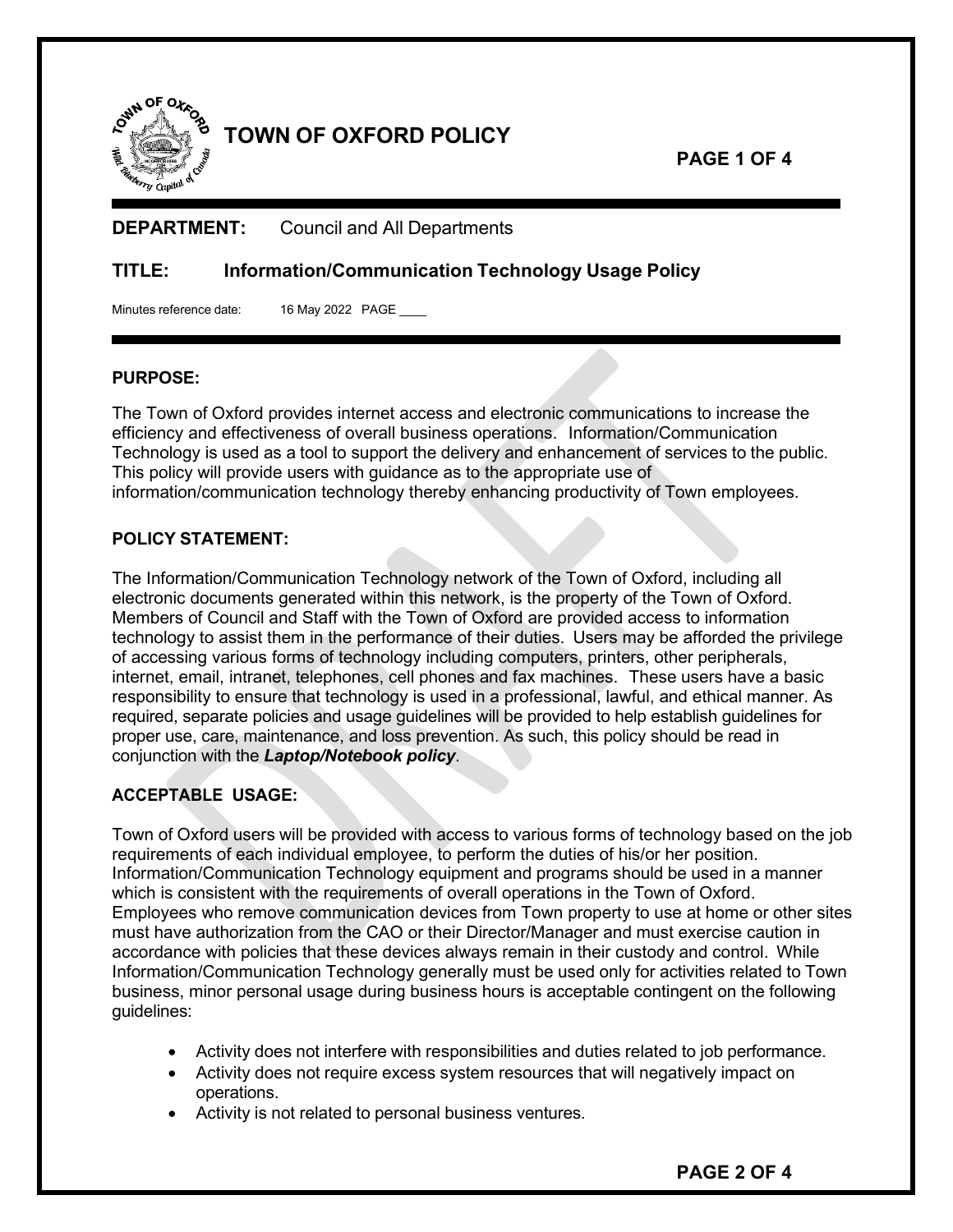After normal business hours, employees may enjoy personal usage of the Town's Information /Communication Technology equipment and programs in a professional, lawful and ethical manner and in accordance with this and other related policies, so long as there is not an incremental cost to the Town.

#### **UNACCEPTABLE USAGE:**

The Town of Oxford has a limited amount of bandwidth and storage available to it. Therefore, users must not perform acts that waste or dominate these resources. The following usages are prohibited:

- Spending excessive amounts of time during normal business hours on the internet for non-Town purposes.
- Playing online games.
- Excessively using personal on-line messaging (Facebook, Twitter, MSN, Yahoo, etc.); the determination of what constitutes excessive usage shall be left to individual Department Heads.
- Downloading large files for personal use.
- Accessing high bandwidth streaming audio and/or video files for non-work related purposes, without authorization of the Technology Officer or CAO; (i.e.: radio broadcast, video such as YouTube, Facebook, CNN or TSN).
- Making, sharing and/or distributing unauthorized copies of software used by the Town.
- Any use which is contrary to the laws of Canada and/or the Province of Nova Scotia.

#### **OFFENSIVE MATERIALS:**

Participating in sexual, ethnic, and racial harassment by way of e-mail, the internet or any other form of Information/Communication Technology provided by the Town of Oxford is prohibited. Users are prohibited from actively searching out, storing, sharing, or intentionally authoring and/or viewing this type of material. Even with the filtering systems in place, with the amount of information contained on the internet, it is difficult to avoid receiving e-mails or attaining search results on the internet without sometimes being directed to materials that are sexually explicit or are offensive for some other reason. Should this type of material be encountered, it shall be deleted immediately. If difficulties are encountered in deleting this material, the IT department must be contacted immediately for assistance.

#### **PRIVACY:**

Users who have been granted access to Information/Communication Technology to assist them with their jobs should have no expectation of privacy in anything they create, store, send or receive using the Town's Information/Communication Technology. The Town of Oxford has the ability, and reserves the right, to monitor and maintain records on all aspects of its computer system including internet usage, file storage, participation in on-line discussion groups, file downloads, messaging and any other electronic communications deemed necessary.

#### **SECURITY:**

Users are not permitted to download or install software without the authorization of the Technology Officer or the CAO. Certain primary programs as outlined in appendix "A" attached may be updated by users as required. Users are not permitted to disable or alter in anyway the Town's anti-virus software. Each user will be assigned a username and password for the applications **Page 3 of 4**

that are necessary to perform their duties. This information must remain confidential and should not be shared with others at any time. Users are to ensure that they log off all software programs such as Simply Accounting, TownSuite, network and Internet-based applications at the end of the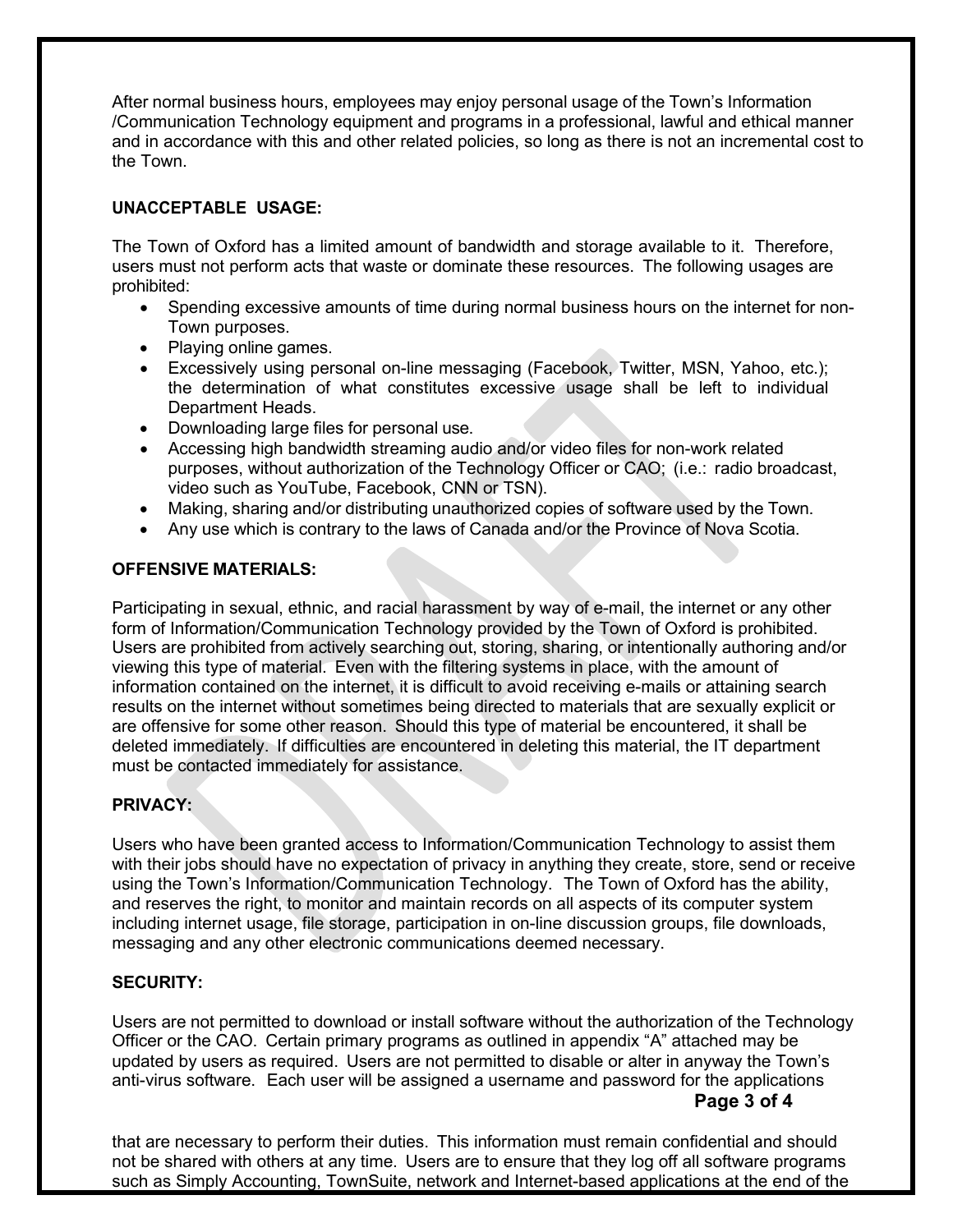day and all information systems are to be secured prior to ending their workday.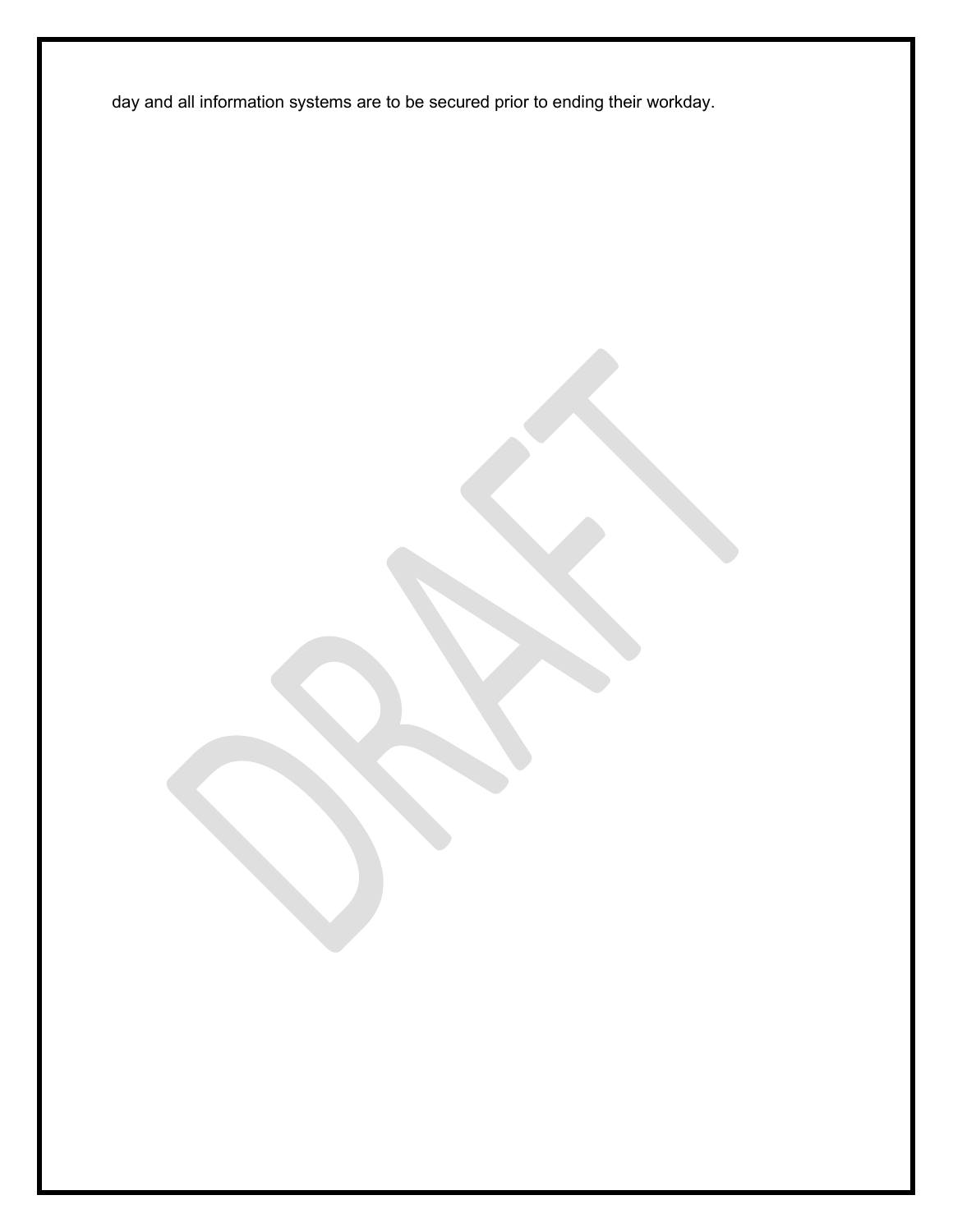**Page 4 of 4**

# **Information/Communication Technology Usage Policy "Appendix "A"**

- 
- 
- 
- 
- 
- 

1. Antivirus Software?- Automatic Updates/Annual Renewal<br>2. Spyware/Adware Software? Automatic Updates/Annual Renewal Automatic Updates/Annual Renewal 3. \*Adobe Acrobat Reqular Updates/Annual Renewal 4. Microsoft Office **Regular Updates/Monthly Renewal** 5. Windows 10 Regular Updates (\*\*Windows 10 only). 6. TownSuite Updates as per TownSuite

- \* For those that have the Adobe Acrobat application.
- \*\* Windows 10 only no updates to Windows 11 until compatibility is certain (or as implemented by the Technology Department).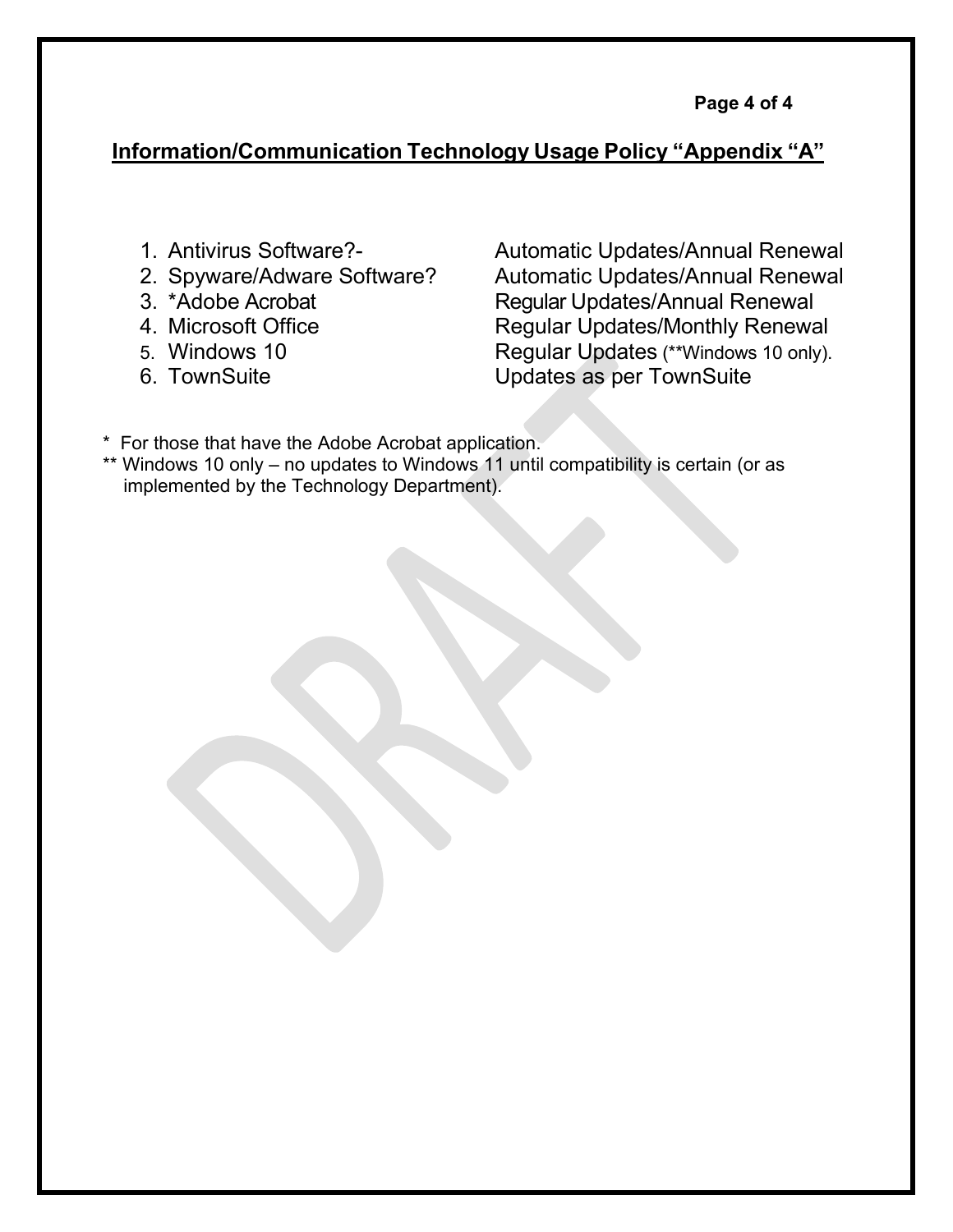

**TOWN OF OXFORD POLICY**

**PAGE 1 OF 1**

#### **DEPARTMENT:** Council and All Departments

#### **TITLE: Proclamations and Flag Raising Ceremonies**

Minutes reference date: 20 June 2022 PAGE

#### **PURPOSE:**

To set out the Policy of the Town in regard to requests from groups and organizations to have proclamations signed and to have flag raising ceremonies.

#### **POLICY STATEMENT:**

1. Proclamations

Proclamations will only be made in support of specific community events or activities in or around the Town at the request of the organizing group. Requests are to be made in writing to the CAO at least one week in advance of the date of the proposed proclamation and must include the proposed proclamation. Proclamations must be approved by the CAO, with the provision that, at their discretion, they may submit the proclamation to Council for approval.

In general, the proclamations will be following this process:

a) When the administration office receives the signed proclamations from the Mayor's Office the proclamations will be added to a future Council agenda in the information items agenda as close to the date of the proclamation as possible.

b) The proclamations will be read aloud by the Mayor/Deputy Mayor and uploaded to the Town of Oxford Official Facebook page and/or Town Website.

#### 2. Flag Raising Ceremonies

Flags will only be placed on a Town owned flagpole at the Town Hall in support of specific community events or activities in or around the Town at the request of the organizing group. The maximum duration of any individual flag display will be five days and requesting organizations must pick up their flags once that period is over. Requests are to be made in writing to the CAO at least one week in advance of the date of the proposed flag raising. Flag raisings must be approved by the CAO, with the provision that, at their discretion, they may submit the request to Council for approval.

In general, it shall be the policy of Council to only approve requests under the following circumstances: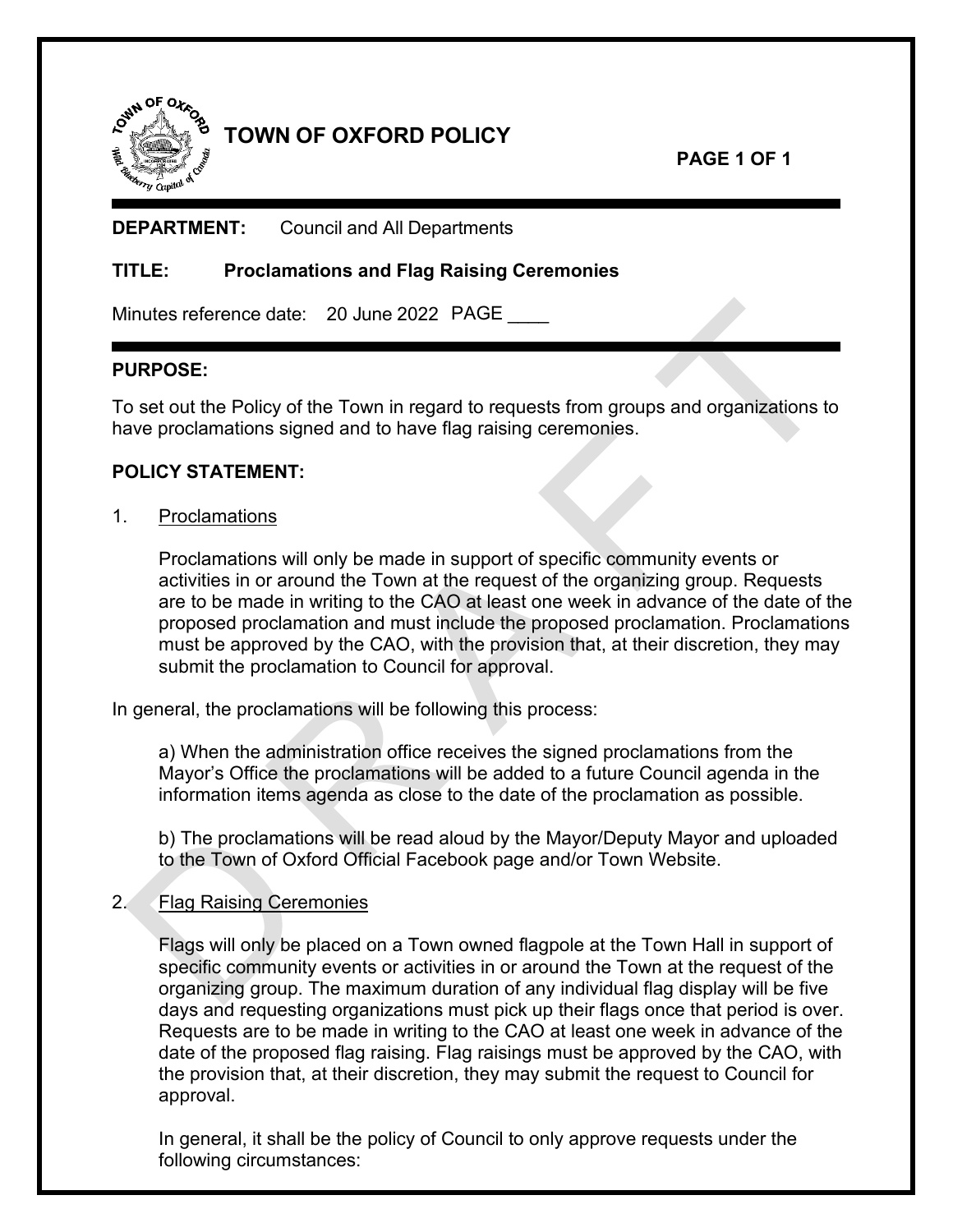a) The message being conveyed must be considered to be for the public good;

b) No group or individual shall be promoted to the detriment of another group or individual;

c) The flag must be presentable and should not detract from the appearance of Town property;

d) All ropes, attachments, etc. must be provided by the applicant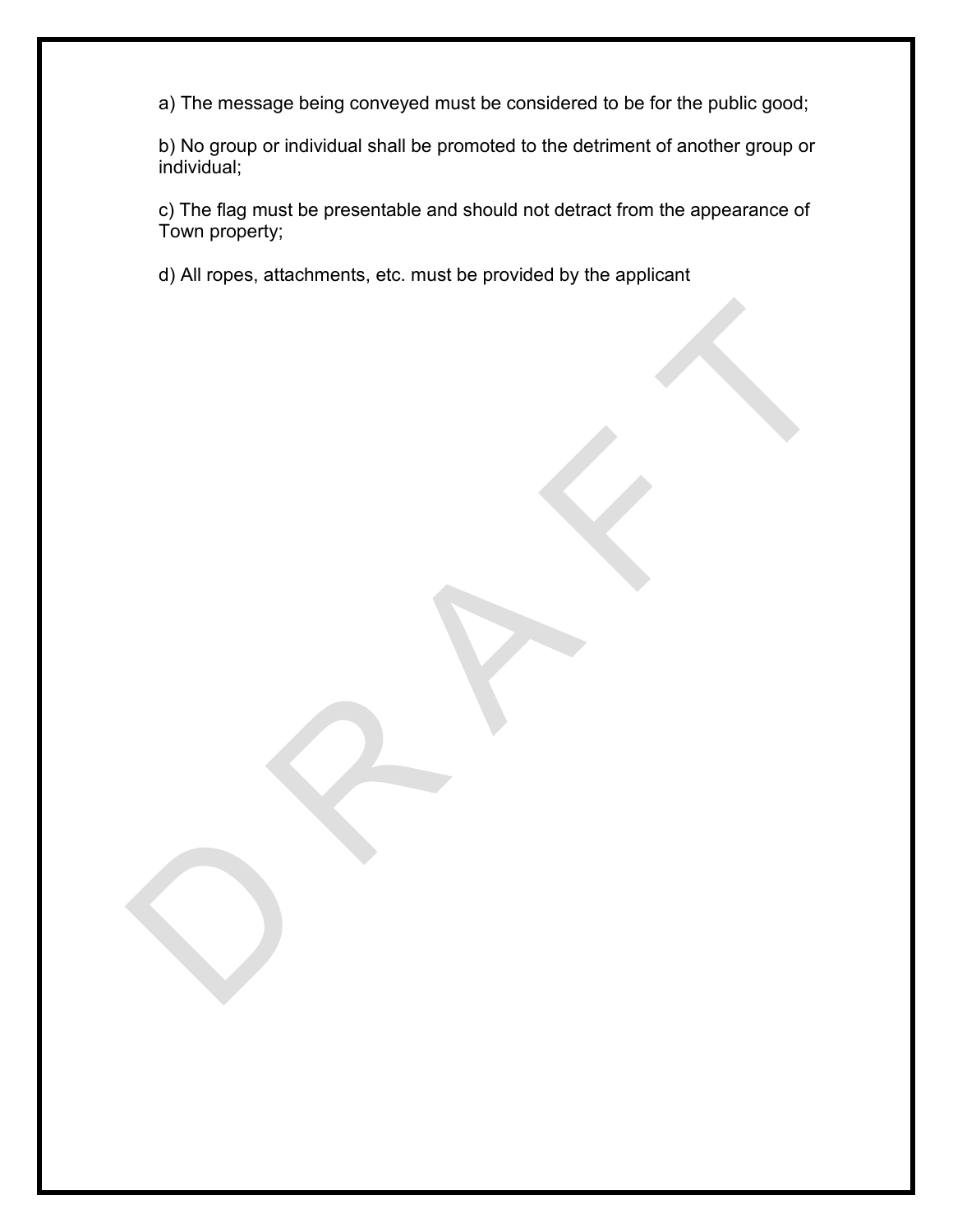To the Town of Oxford

Darren Rogers and myself Shelly Mattinson would like to hook onto the water line on Blackriver Road. With the understanding that Mark and Carla Benjamin will also be taking advantage of this.

We understand the water issues on the road in the winter. We understand some of these will be our own personal cost.

Thank you for giving us this opportunity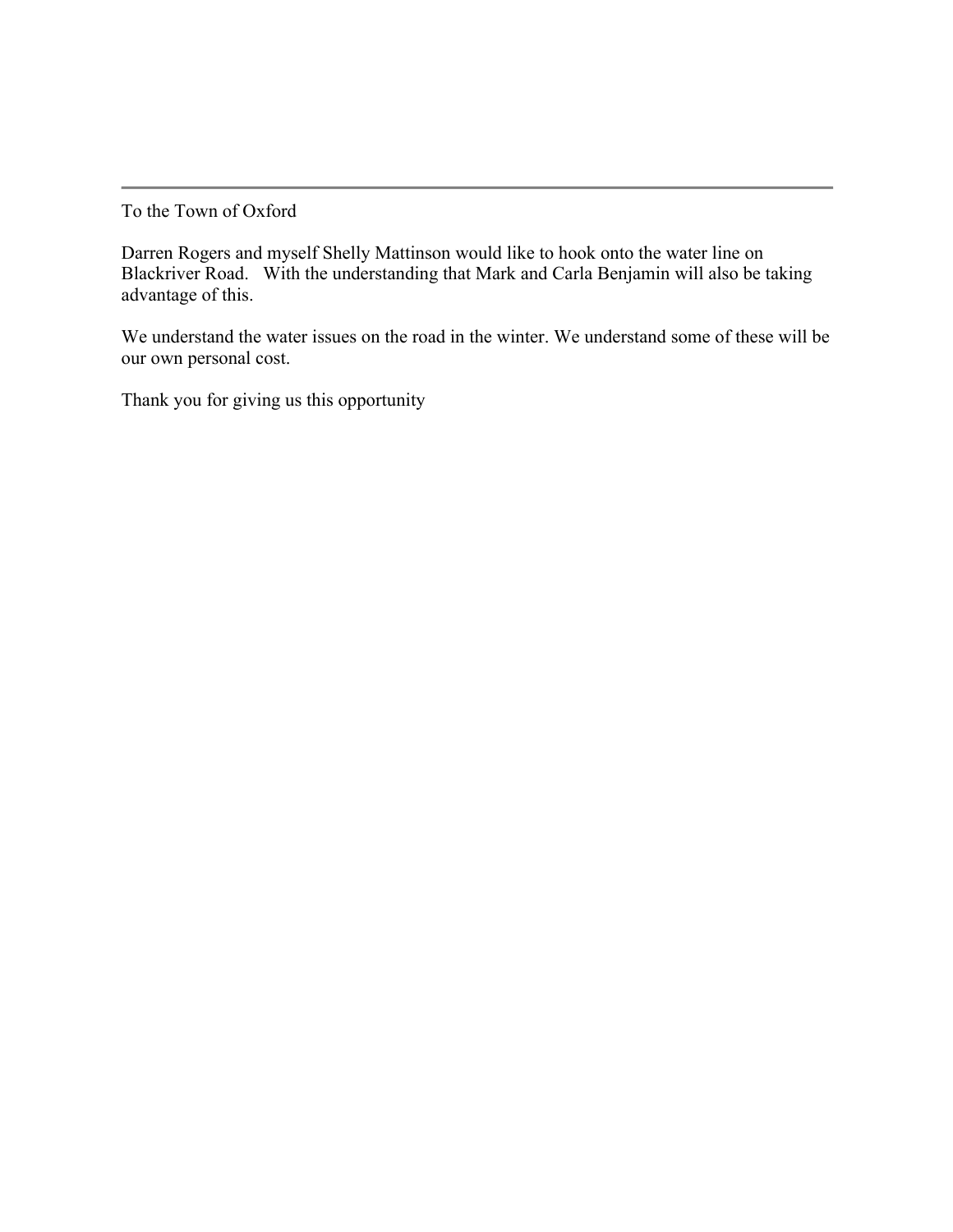

**Public Safety and Security Division**

**Justice** 

# Protocol - Review of Policing Services Options

This protocol is provided as a guideline for Municipalities seeking to review options for the provision of policing services within their jurisdiction.

- 1. Council(s) will pass a resolution to conduct a review of policing options and set the Terms of Reference for the review. The Terms of Reference will set the scope of the review and must include the present service, shared services, amalgamated services, or municipal contracted services.
- 2. Council(s) will provide a letter to the Minister of Justice with their intent to undertake a review of policing services in their Municipality. In an amalgamated policing model, approval is required from all funding partners and must be included in the correspondence to the Minister of Justice.
- 3. Council(s) should empower a Review Committee by establishing guidelines for the Committee. The Review Committee should have representation from the Department of Justice, the Board of Police Commissioners or Police Advisory Board as applicable and may include other members as directed by Council(s).
- 4. Under the *Nova Scotia Police Act*, the Minister of Justice must determine the effectiveness and efficiency of policing in the province of Nova Scotia. All changes to policing models must therefore be approved by the Minister of Justice. The options available to a municipality for the selection of a police service may be found in Section 36 of the *Nova Scotia Police Act* and requires consent of the Minister of Justice.
- 5. The existing police service must provide a presentation to Council(s) of the current policing service provided in the Municipality.
- 6. The Review Committee will establish, in writing, the policing needs and expectations of the community(s) prior to any presentation or proposal being made.
- 7. All policing service proposals will include, but are not limited to, the following:
	- a. description of the strategic approach of the option
	- b. management and financial reporting structure
	- c. Current and future costing (operating and capital) with the number of human resource requirements, based on the work activity analysis
	- d. shift schedule
	- e. description of programs and services that will be offered and any reference to service delivery or resources that could be impacted; and
	- f. process for employment opportunities for current employees of the municipality.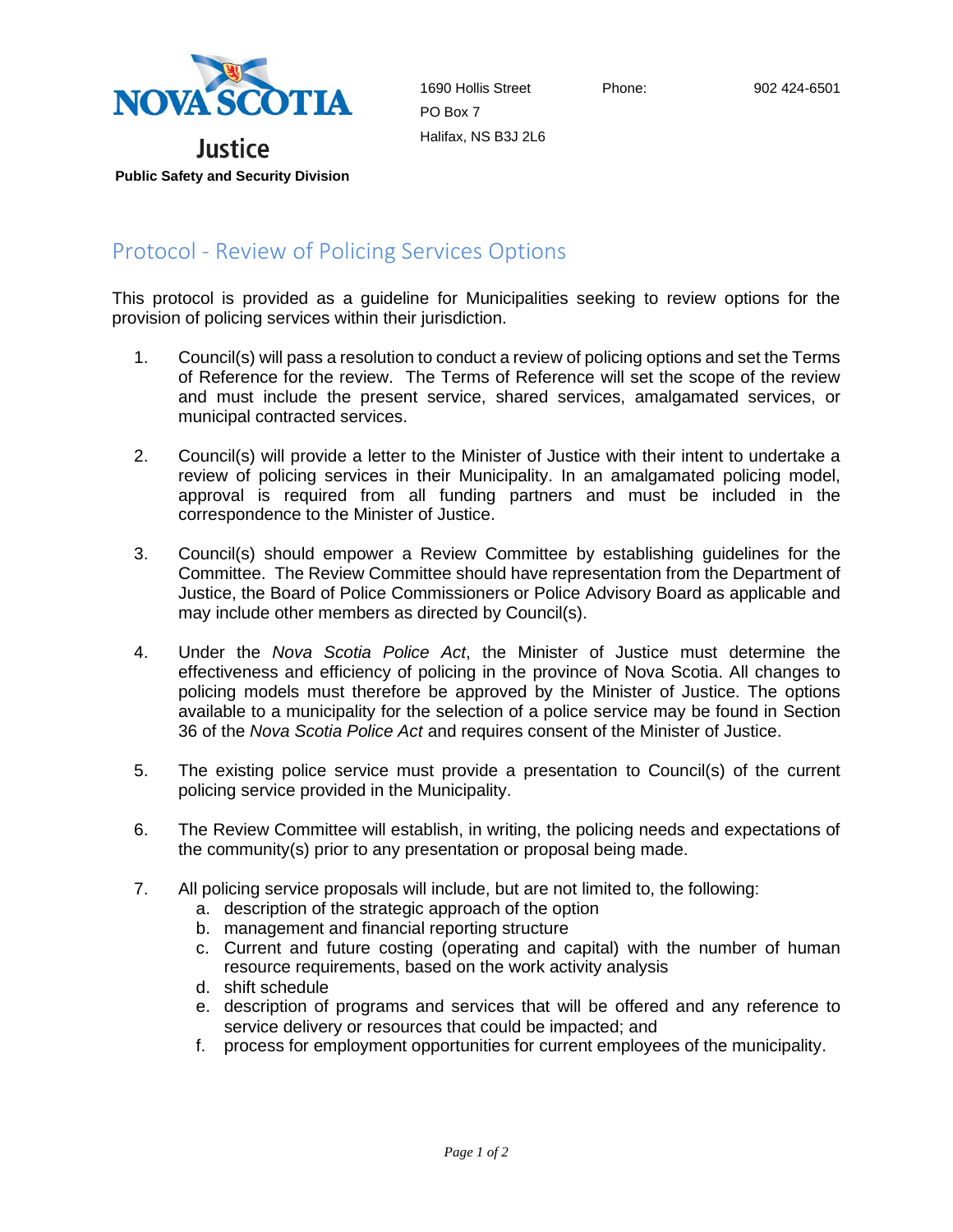- 8. RCMP proposals will be in accordance with:
	- a. federal guidelines for new entrants to municipal policing
	- b. the Provincial Police Service Agreement or Municipal Police Services Agreement, whichever is appropriate; and
	- c. cost allocation methodologies as determined by the Department of Justice.
- 9. During the review period, service providers shall not market, lobby, or solicit support from either the Council(s) or the public, beyond that of their written proposal to the Review Committee.
- 10. Service option proposals or presentations are not to contain any criticism or remarks on the current service provider, except as to how the proposal will address recognized deficiencies as included in the status quo determination.
- 11. All proposals will be reviewed and validated by the Review Committee.
- 12. After evaluation, the Review Committee will provide to Council(s) the recommendations for the future policing options.
- 13. To proceed with an option, Council(s) will be required to pass a resolution. Certified copies of the resolution, with the accepted proposal, will be forwarded to the Minister of Justice for approval. A resolution for an RCMP policing option will require the approval of both the Minister of Justice and the Federal Minister of Public Safety and Emergency Preparedness.
- 14. Where the option is an external service provider, a roles and responsibilities document or a signed contract may be established to meet the service expectations of the community(s) and a copy shall be provided to the Minister of Justice.
- 15. Where the option is an RCMP service provider, the municipality(s) shall establish a Police Advisory Board pursuant to Section 57 of the *Nova Scotia Police Act*.
- 16. Where the option is to establish a Municipal Police Department, the municipality(s) shall establish a Board of Police Commissioners pursuant to Section 44 of the *Nova Scotia Police Act*.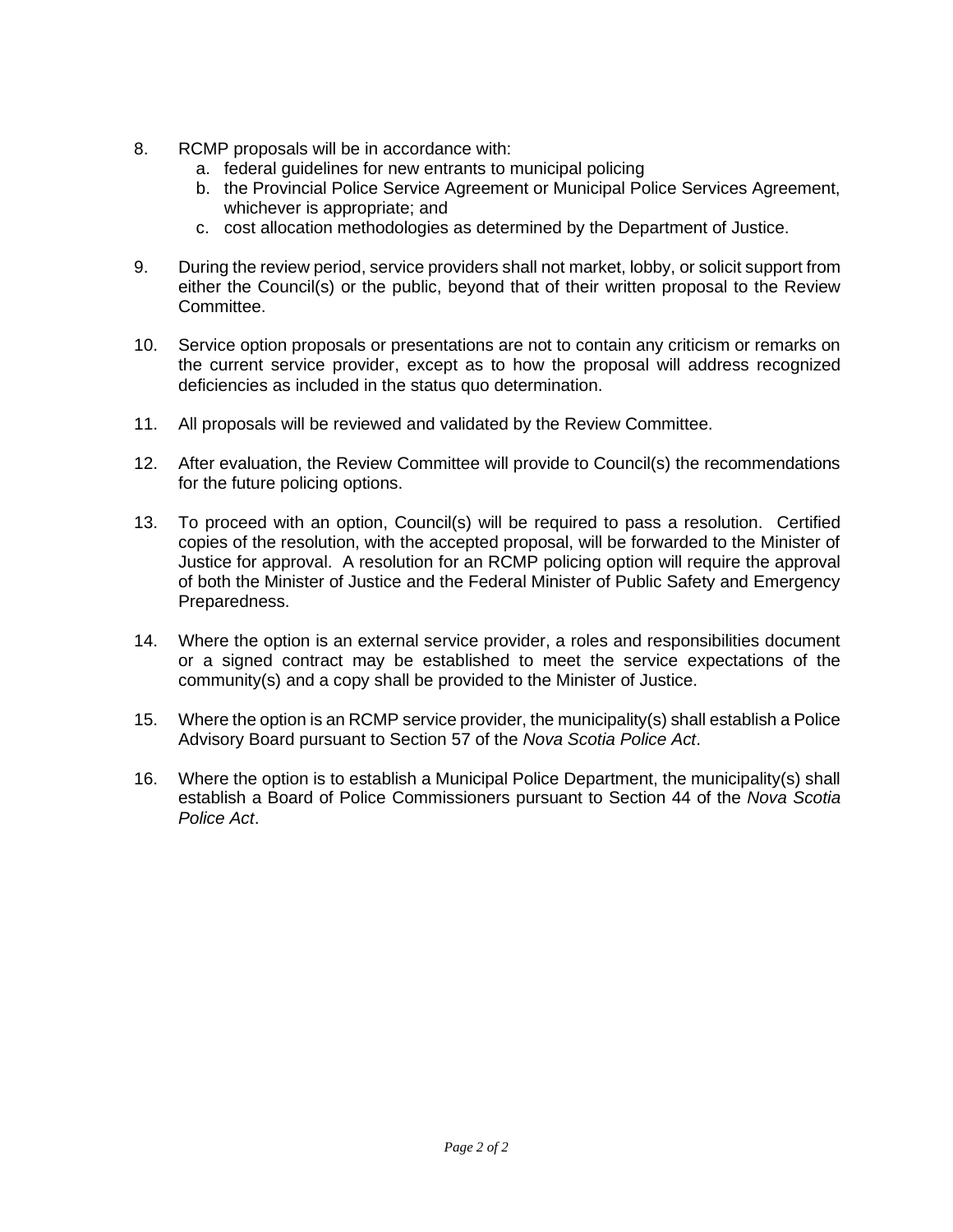### **ByLaw to amend the Deed Transfer Tax By-Law, #02-2018**

The Town of Oxford Deed Transfer Tax By-Law, #02-2018, approved by Council on July 9, 2018, is hereby amended as follows:

#### a. Paragraph 3

Delete paragraph 3 in its entirety and replace it with the following:

The amount of deed transfer tax shall be one- and one-half percent (1.5%) of the sale price or value of the property effective July 25, 2022.